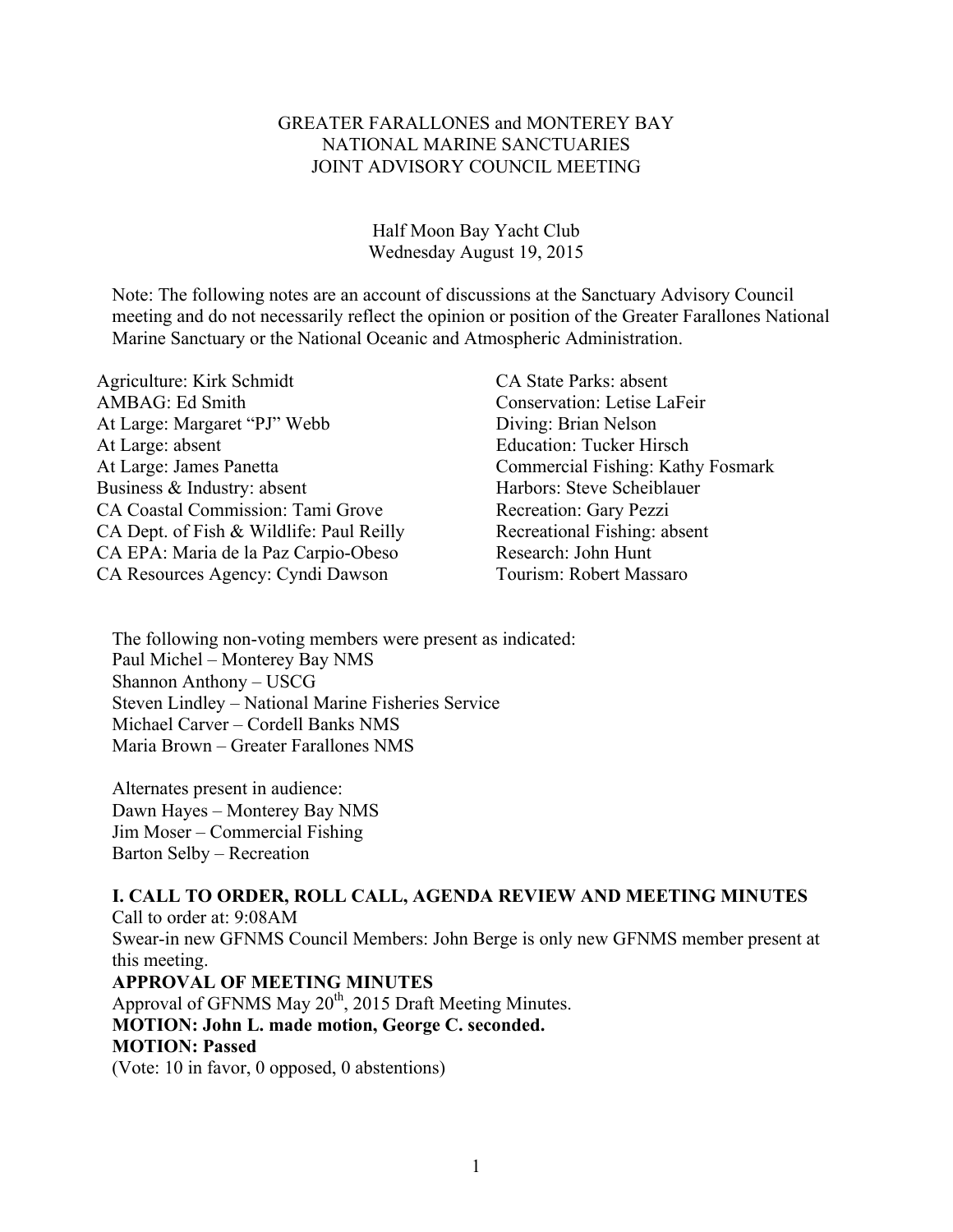# Approval of MBNMS June 19<sup>th</sup>, 2015 Draft Meeting Minutes. **MOTION: Steve Scheiblauer made motion, Kirk Schmidt seconded. MOTION: Passed**

(Vote: 15 in favor, 0 opposed, 0 abstentions)

### **GFNMS Superintendent's Report**

### *ACCESS Update*

We had very high numbers of feeding blue and humpback whales on our July ACCESS cruise. On at least two days we counted upward in the 100-200 range, each day. Many were in or near the north Traffic Separation Scheme, over Bodega Canyon, north and east of Cordell Bank, and west of Pt Reyes. The FULMAR crew contacted Vessel Traffic Service several times. They also notified the Coast Guard and ships within the area. We saw at least one ship change course to avoid the concentration of whales (the ship was north of the TSS). Plankton net sampling recorded abundant small-sized krill. With the persistent warm water blob both north and south of our area, the sanctuaries may be one of few places where food is available, hence the higher than normal concentrations of whales.

### *Beach Watch*

The Cassin's Auklet mortality event tapered off back in February. We are currently working with COASST (Coastal Observation and Seabird Survey Team) and University of Maine to look at the impacts of the persistent warm water blob, which started forming 2014, and using the mortality event of Cassin's Auklets as an indicator of ecosystem impacts. The paper might appear in the journal *Science* later this year.

*Barbara: is the Cassin's auklet die-off food related? Jan Roletto: The majority of Cassin's Auklet deaths we saw in our region from October - November 2014 were probably food-related, but since then it's probably something else.*

Strandings of live and dead northern fur seals and Guadalupe fur seals have leveled off since July. This mortality event started in December, coinciding with weaning of the fur seal pups, and lasted to July.

Marine debris monitoring project added two new sample sites, which includes protocols to remove trash after it has been documented. There are now 6 sampling site, 2 accumulation and 4 standing stock. An annual report is now available, and the web page will soon be updated.

### *Permits*

A permit was issued in late May 2015 to Grace Kato (State Lands Commission) to authorize the California State Lands Commission to implement the Tomales Bay Vessel Mooring Program, which was established as part of the Tomales Bay Vessel Management Plan developed by GFNMS in partnership with State Lands. The program sets a limit on the number of moorings and includes specific criteria for mooring locations, required specifications for mooring tackle, and requirements for the inspection and maintenance of moorings. The permit is effective from May 2015-May 2016 to coincide with the CSLC's 10-year lease period.

A permit was issued on July 7, 2015 to Shayle Masuda from the California Academy of Sciences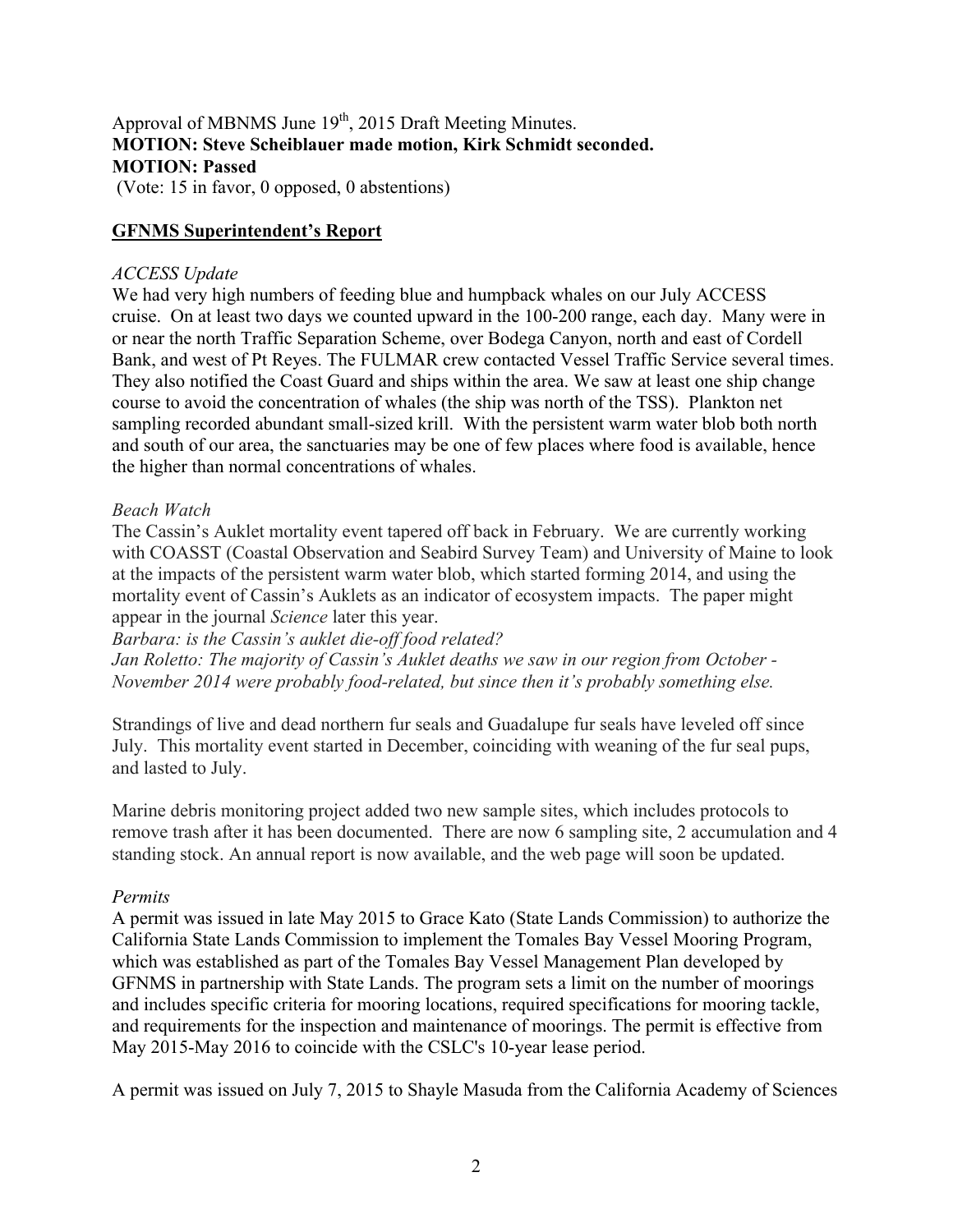to collect sediment samples in order to survey foraminifera at 13 different sampling sites in Bolinas Lagoon for educational purposes. This project occurred in July 2015 in Bolinas Lagoon. The project involved a field group of 2 faculty and 6-7 high school students conducting a 1-day trip to learn appropriate benthic micro invertebrate collection techniques and quantitative analysis and to collect data on species occurrence, distribution, diversity and abundance.

A permit was issued to Ted Grosholz from UC Davis to deploy crab traps at three (3) sites within Bolinas Lagoon to monitor invasive green crabs. Bolinas Lagoon is adjacent to a targeted site, Seadrift Lagoon, where efforts are being focused on trying to reduce green crabs. This is part of a larger eradication program involving several sites between Elkhorn Slough and Bodega Bay with data collected on green crab populations over an eight year period. Crabs will be sampled once a month at each site via trapping; each sampling event will last approximately 3-4 days and all traps will be removed by the end of the sampling period. Non-native species that are trapped will be disposed of outside the sanctuary. This project will occur in Bolinas Lagoon from July 2015-October 2015.

A permit was issued to Melissa Kardish from UC Davis to uproot and collect 50 eelgrass shoots from the bed at Cypress Grove, Tomales Bay, to examine and identify microbial communities on each shoot. This is phase 1 of a research project that will ultimately involve transplanting eelgrass shoots from 5 different sites along the coast to better understand the consequences of microbiome composition for host fitness, disease resistance, and ecosystem functioning. The goal of this work is to inform our ability to conserve and restore this key species. This work will occur in Cypress Grove from July 2015-November 2015.

A permit was issued to Kirsten Gilardi from UC Davis to disturb the seabed for the purposes of recovering and removing lost fishing gear outside the window of the lawful fishing season. This is part of a project involving collaborative work with Dungeness crab fishermen in California to recover lost and abandoned crab pots. Commercial fishermen will lead lost gear recovery work on the water, and will realize financial gains and self-sustainability through a gear buy-back program run by the fishermen themselves. This project will occur between 2-100 fathoms in Cordell Bank, Greater Farallones, and Monterey Bay National Marine Sanctuaries during the period of July 2015-June 2017.

A permit was issued to Connor Dibble from UC Davis Bodega Marine Lab to examine the role of upwelling and near-shore oceanographic forces in regulating larval supply and productivity of intertidal organisms. The permittee will be testing this hypothesis by deploying small moorings with temperature loggers and other instrumentation at 7 different field sites throughout the sanctuary. These moorings will be in place from May through September during the prime reproductive season. Each mooring will be marked with a 5-inches-in-diameter by four-incheslong PVC surface buoy. Also at each field site the permittee will establish 6 quadrats (using epoxy markers) to survey intertidal organisms. All markers will be removed upon the project's completion. This project will occur within GFNMS boundaries at Pinnacle Gulch, Bodega Head, Tomales Point, Fort Ross, Salmon Creek, Twin Coves, and Schoolhouse Beach from July 2015- September 2017.

A permit was issued to Barbara Block from Stanford University and Sal Jorgensen from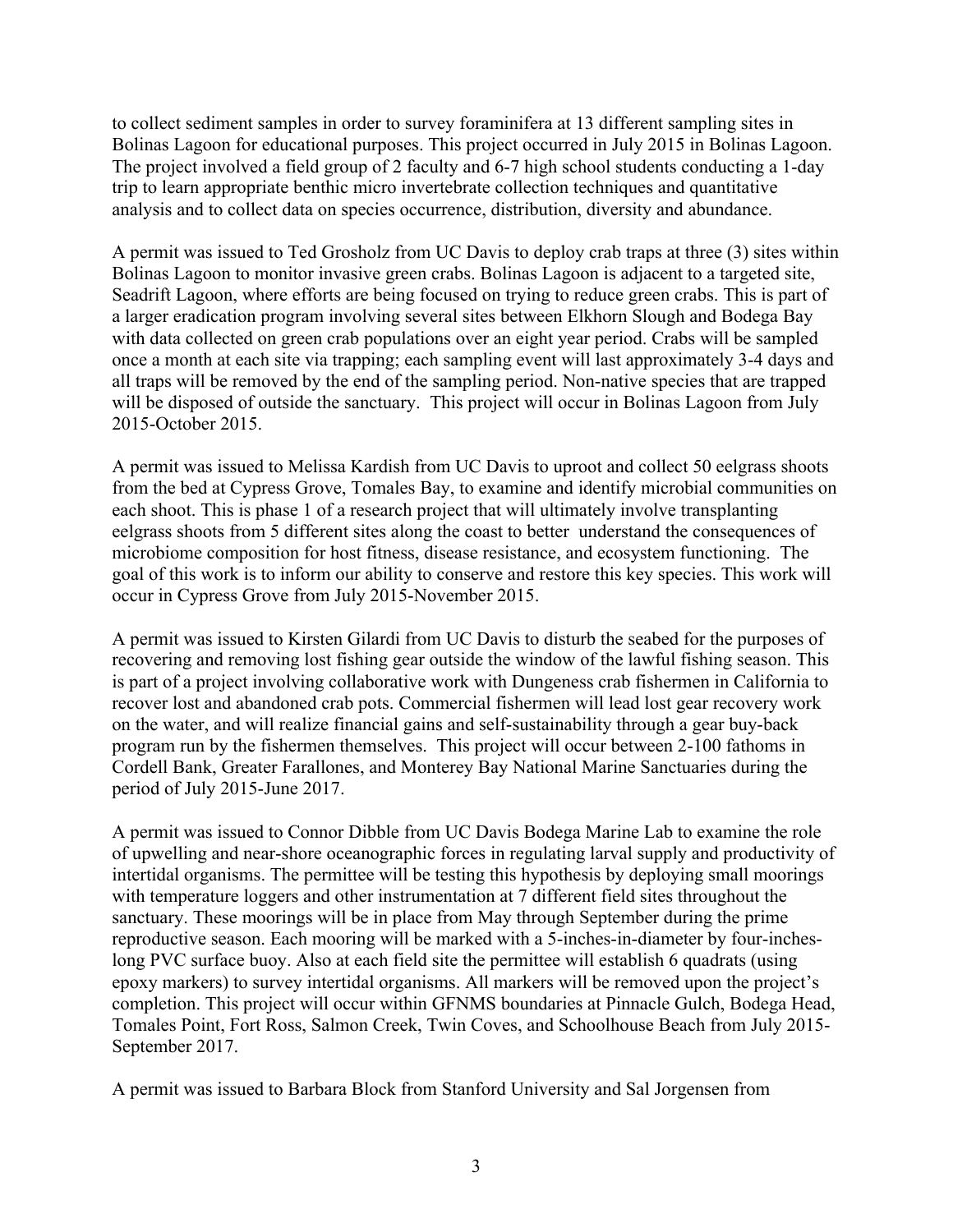Monterey Bay Aquarium to attract white sharks for research purposes in order to better understand population abundance and trends, migration patterns, genetic structure, and essential habitat of white sharks. Research activities include deploying acoustic, satellite (PAT), stomach tags and short-term clamp tags (which consist of a biologging package with a camera, accelerometer, gyroscope, and magnetometer) as well as collect biopsy samples and photo IDs. As they have done the last few seasons, researchers will continue to deploy and maintain eleven (11) moorings at strategic locations to detect acoustically-tagged sharks and will deploy one (1) new receiver near the Cement Ship in Santa Cruz to better understand the large number of sharks which have begun to aggregate there this summer. The project will occur with the boundaries of Greater Farallones and Monterey Bay National Marine Sanctuaries at the Farallon Islands, Point Reyes, Bodega Head, Ano Nuevo Island, the Cement Ship in Santa Cruz, and Piedras Blancas from Summer 2015-Summer 2016.

A permit is under review for Cartel Management-Titans of Mavericks to allow the use of 15 MPWC by the contest sponsors during the Titans of Mavericks 2015 Surf Contest for surf rescue, transport of competitors, and other event management tasks and the deployment of temporary buoys to demarcate the contest area during the 1-day event. This activity would occur within Monterey Bay National Marine Sanctuary at the Mavericks surf break, offshore of Pillar Point in Half Moon Bay. The window in which this activity may occur is between November 1, 2015 and March 31, 2016.

A permit is under review for Great White Adventures to attract white sharks for education purposes as part of ecotourism charters for the public. This activity would occur in the waters adjacent to the Farallon Islands from Fall 2015-Fall 2016.

Jane Reifert of Incredible Adventures (IA) was issued a permit to allow IA to attract white sharks for education purposes as part of ecotourism charters for the public. A 3rd-party appeal was filed by Save Our Seashore (SOS) objecting to the above permit decision and requested that active shark attraction for these educational tours not be allowed. Their appeal was considered, and the Superintendent's decision to deny the use of scent or chum to attract the sharks was upheld by Assistant Administrator Russell Calendar in April of 2015. In July of 2015, the Assistant Administrator also upheld the original permit decision to allow IA to attract sharks, but only through the use of decoys.

*Kellyx Nelson asked for a clarification of acceptable attractants for white sharks. Maria Brown said acceptable attractants include some stationary decoys (in the shape of a seal or sea lion) but no other shapes.*

*John Hunt asked if GFNMS received any feedback from Cartel Management in setting up surfer safety information at times other than the contest for Jet Ski use, and Maria said that it has been a quiet time for jet-ski related issues and inquiries.*

### *Vessel Grounding in Half Moon Bay, near the Ritz-Carlton*

A 51-foot foot wooden salmon troller, *the F/V Denise*, was beached on the rocks directly offshore the Half Moon Bay Ritz-Carlton on Friday evening, June 5th. The U.S. Coast Guard responded and we able to remove 405 gallons of diesel fuel, 9 gallons of oil, and the batteries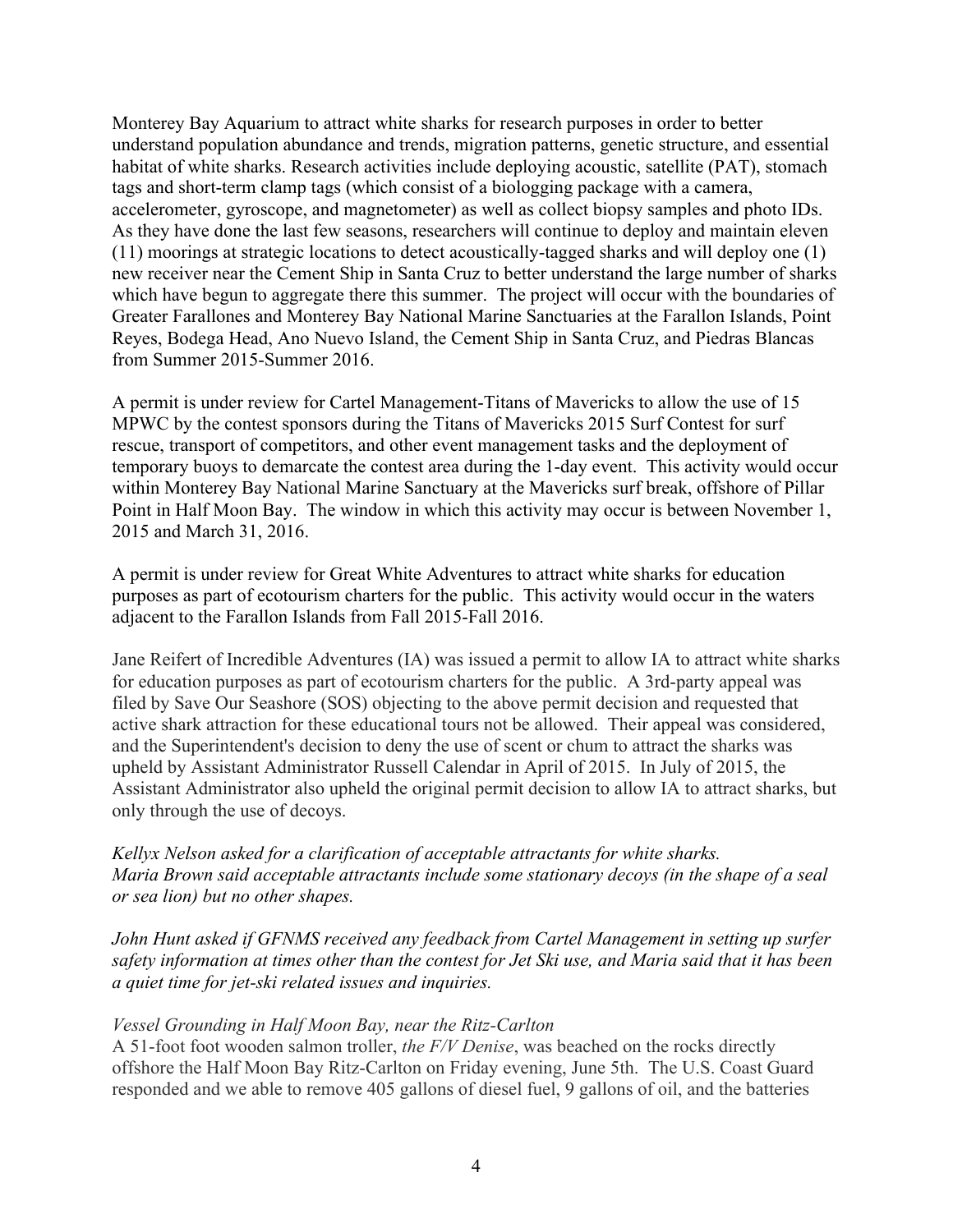and generator, on Saturday and Sunday before the vessel was washed onto the beach with extensive damage to the hull. A small amount of diesel was released into the ocean prior to the USCG's response. Because the owner was uninsured, NOAA took possession of the vessel and contracted Parker Diving to complete the salvage operation. Due to the lack of access points to the beach in this area, Parker had to cut up the vessel by hand and then lift the pieces off the beach from the top of the bluff using an excavator and a large crane truck. Local members of the community affiliated with the sanctuary's Beach Watch program also contributed to the cleanup by manually collecting smaller scattered debris.

#### *Sanctuary Expansion Update*

We expanded and the June  $28<sup>th</sup>$  celebration went very well and the community is very excited to have us there; Acting Director John Armor visited the GFNMS offices and also toured the Northern Expansion areas of Gualala and Point Arena.

### *Tomales Bay Update*

The Tomales Bay Mooring Program was initiated on August 10th. The Tomales Bay Mooring Program is a program built out from the guidance of the Tomales Bay Vessel Management Plan, which was finalized in 2013. The program is being administered jointly by the sanctuary and State Lands Commission because regulations of both agencies apply in Tomales Bay. While mooring lease applicants will only be dealing with State Lands Commission applications, the conditions that apply to mooring leases in Tomales Bay reflect requirements that were developed collaboratively, over many years, with input from numerous agencies and stakeholders. GFNMS tagged and surveyed all buoys in the bay, in collaboration with NOAA Office of Law Enforcement and the National Park Service. For the buoys that were deemed moorings, they were tagged and given instructions on next steps. Approximately 95 moorings were tagged. There will be a early opportunity for those owners to come in compliance with the Mooring Program Requirements. Beginning on August 10th all existing private mooring owners have an early opportunity for a three-month period to apply for a mooring lease. Within 6 months (ending on 2/10/2016), all private mooring holders must be in the process of obtaining a State Lands Commission lease.

In addition, we have initiated an outreach campaign directed at current mooring owners. The message is simple. Current mooring owners are being directed to check their tags because all the information they need is on their tags. Notifications have been sent out through various outlets including a letter to interested parties, press release, newspaper ad, fliers posted all around the Point Reyes/Tomales Bay area, an updated website that includes all relevant information, FAQs and a new interactive PDF map that helps people interested in applying for a mooring lease. This is being done in collaboration with State Lands Commission, who will be the lead agency for all mooring lease applications.

*Dayna Matthews: OLE, I want to let you know that ~30 vessels on the bay have CF numbers and their owners will receive another letter urging compliance with the mooring plan; this also pertains to moorings without the numbers, we are trying to find their owners and contact them. If you or anyone speaks to you with questions or concerns about this please have them contact me.*

*PJ: Because this is an issue MBNMS AC will have as an emerging issue with the GW sharks,*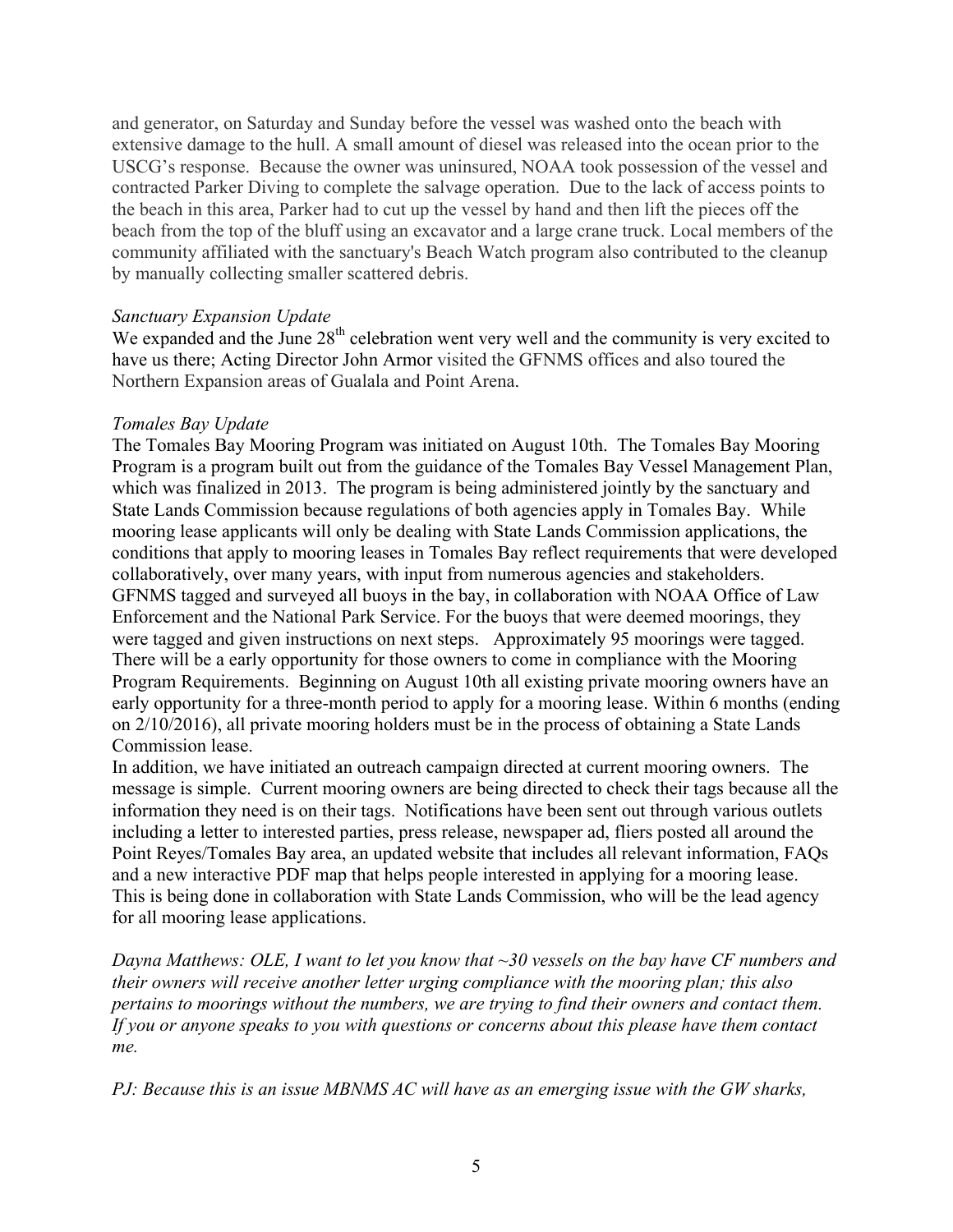*what is the difference between the programs who've appealed and those who have not? (Of the two educational tours) MB: One of the educational tours was appealed because it was more venture tourism than education based on their mission and website information.*

A brief discussion followed about the leadership of ONMS and John Armor.

# **MBNMS Superintendent's Report**

### *Desalination Projects Update*

Paul highlighted a few things that were in the MBNMS Office Report and MBNMS Permit Report. MBNMS staff is working on three desalination projects. There is a deep water desalination project proposed to produce 8.15 billion gallons of water per year using open ocean intakes. The desalination facility, data center and prime discharge will be in the Moss Landing area. A Notice of Intent was issued for scoping on this project and a joint NEPA CEQA document is being prepared with California State Lands Commission. There is also a CalAM project which proposed to produce 10 million gallons of fresh water per day. A Notice of Intent is being prepared and MBNMS plans on preparing a joint NEPA CEQA document with California Public Utilities Commission in the next six months. This project would utilize subsurface intake drawing salt water underneath the floor of the sanctuary. There is a third desalination project that is less well defined. This project proposes to produce 15 million gallons of fresh water per day from open ocean intake. A field visit will occur soon with project. A CEQA document is being prepared by the Moss Landing Harbor District consultants.

## *Nautilus Expedition over USS Macon*

Bob Ballard's expedition in the Nautilus was just in the news. The Nautilus has been out over the USS Macon, the dirigible that went down in 1935 off Big Sur. Bob Ballard is updating mapping, characterization of the debris field and may collect a couple samples.

### *MBNMS Events Update*

A large crew from BBC is in Monterey in preparation for Big Blue Live. This is a huge event with PBS that will be broadcast live. MBNMS has been assisting BBC for the past six months to scout locations for wildlife viewing. Big Blue Live will air in the US on PBS August  $31<sup>st</sup>$ through September  $2<sup>nd</sup>$ .

June  $27<sup>th</sup>$  and  $28<sup>th</sup>$  was the annual event "Get Into Your Sanctuary" to celebrate and highlight recreating, swimming, boating, etc. in local sanctuaries. MBNMS helped facilitate some of the events including: the Elkhorn Slough Safari with children from the Boys and Girls Club of Monterey County; yoga on Del Monte beach in Monterey; a kayak trip in San Simeon through "Sea for Yourself Outfitters." This event is planned for next year and MBMNS plans to reach out through social media to encourage communities to join their national marine sanctuaries.

The Sanctuary Classic launched July 4<sup>th</sup> and will run through Labor Day. The Sanctuary Classic is a recreational photo fishing contest. Contestants can win prizes such as sunglasses, t-shirts and scholarships for kid contestants.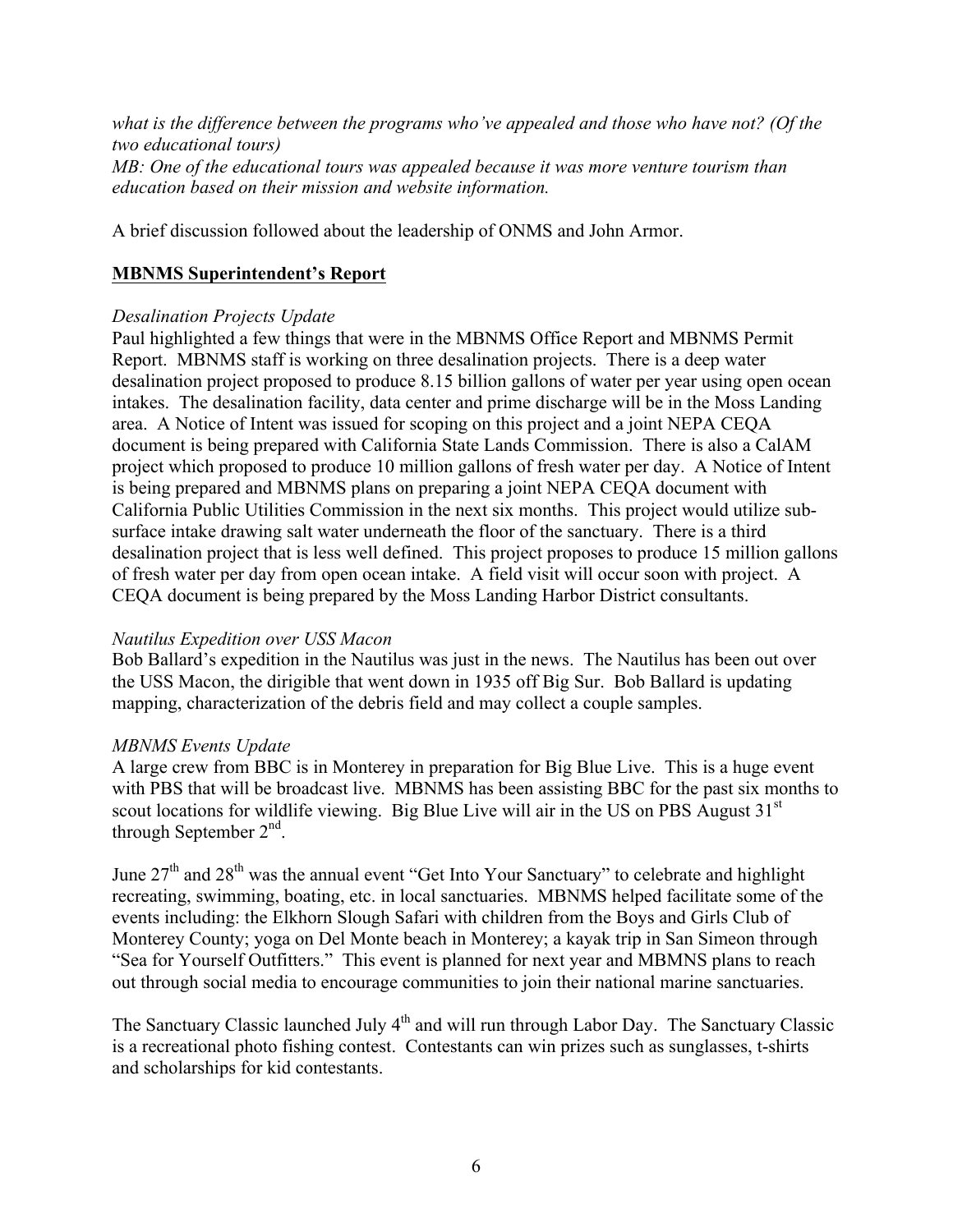The Beneath the Waves Film Festival is scheduled for September  $25<sup>th</sup>$  through  $27<sup>th</sup>$  at the Sanctuary Exploration Center in Santa Cruz.

# *Discussion:*

*There was a brief discussion regarding the venue for the next Sanctuary Currents Symposium. A venue has not been confirmed yet for the event.*

*There was a brief discussion regarding the dates of Big Blue Live. The event will be broadcasted on BBC starting August 23rd and on PBS starting August 30th.*

# **Public Comment**

None

# **Ocean Guardian Program Presentation**

A discussion between Seaberry and the GFNMS and MBNMS Education seats followed to determine if any data or evaluations of the families and students participating in the Ocean Guardian Program (OGS) is available to gauge the overall efficacy. Seaberry said that no formal data or evaluations are available, but the efficacy of the program is clear in how both parents and students have become involved both in the classroom and at home. Elizabeth Babcock praised the program and made some suggestions as to aligning the OGS program with local funding and Next Generation Science Standards.

# **Whales and Vulnerability to Ship Strikes Presentation**

Below is a dialogue of the Q&A session of the presentation. It is not abbreviated so the researchers have a comprehensive summary of relevant discussions, research suggestions, and management recommendations.

*Kathy Fosmark made some recommendations to Angie about ship strikes to determine if the issue is due to the whales' behavior or the ships' presence and suggested a closer look at mortality rates.*

*John Hunt: Are the areas north of the shipping lanes where the tagging occurred and the encounter occurred?* 

*Angie: Yes, it was all in a very close area and you can see in other data I have that the whales did not move much post-tagging.*

*Steve Scheiblauer: Asked for clarification on the vessels considered during encounters, which Angie said included large commercial vessels, fishing vessels, passenger or private vessels. Future research may focus on determining the different effects of vessel types.*

*John Largier: Do you think the avoidance behavior with less stress could be learned (contact, whale reaction through dives and ship location) with your few factors.*

*John Berge: I have the same question about the size of the vessel, since they are very different in size, speed and potential impacts; it'd be great if you could tease that out. Also mentioned the orientation of the northern shipping lane and the reduction of vessel speeds in that lane, so before we consider moving lanes again we definitely need advanced data. He also asked about the avoidance behavior and if it is a conundrum: avoiding stress or avoiding the ship? He also* 

*clarified that the draft of some of these vessels could be up to 50 feet on some of those larger vessels.*

*Michael Carver: Is the sampling frequency of barbed tags fine enough data?*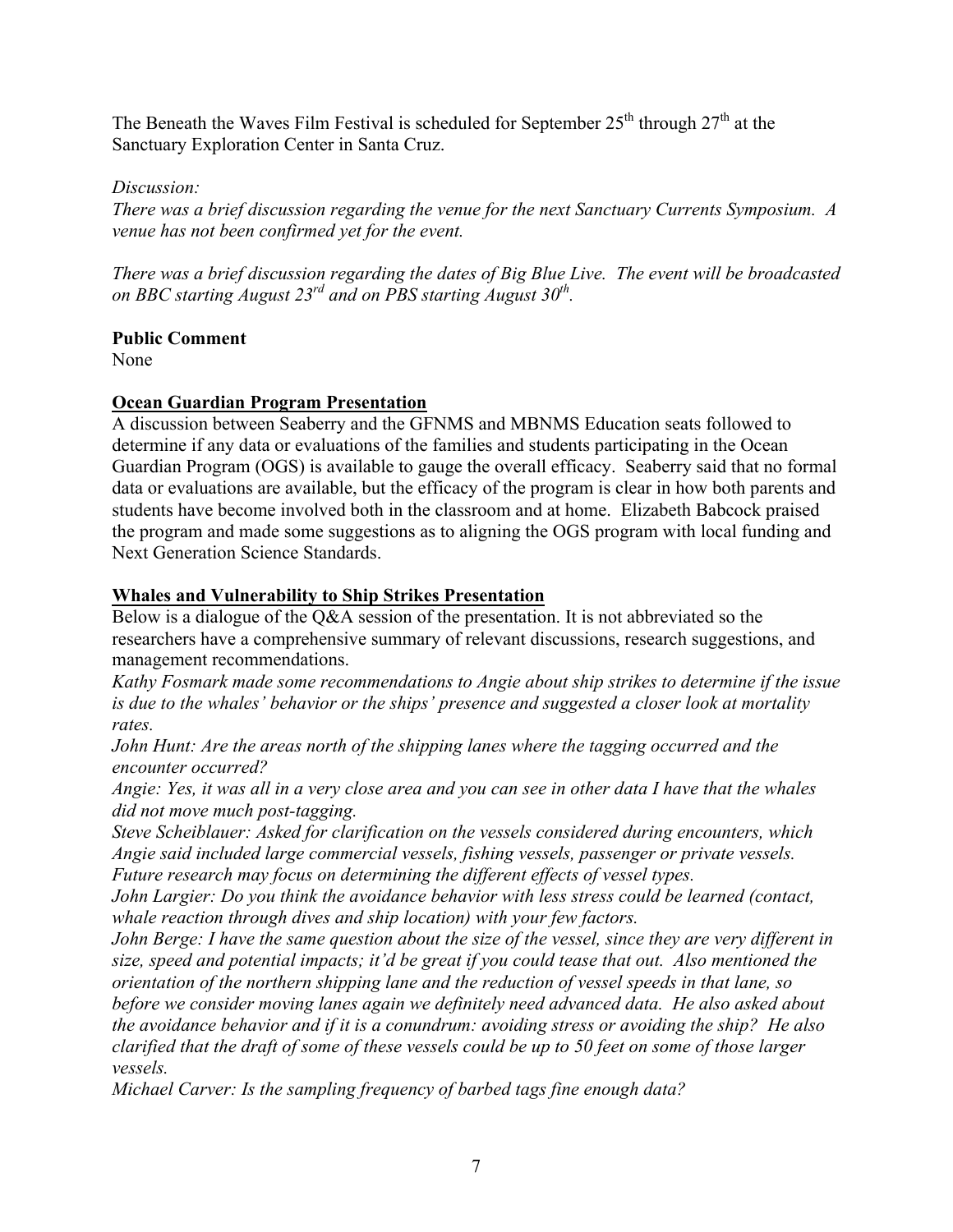*A discussion followed about satellite tagging, the barbed tags, and a contact for Angie to follow up with on that.*

*Paul Reilly: Can ships avoid whales?*

*Angie: It depends and could be difficult, as you would need a spotter onboard to spot the whales. John Berge: There is sonar and radar, but the sonar looks straight down and radar may be faulty to detect one whale with enough time and distance in time to minimize interaction. Jackie Dragon: Do you have any data that looks at the distribution of prey when the whales are in the area, and are these encounters with ships impacting foraging and hunting post-encounter? Angie: we did not have very exact data on the prey types in these areas; my estimates were based off basic sampling of the area. Second, the tagging is a work in progress; we've had greater luck in tagging blue whales with the barbed tags than we have with other whales. Maria Brown: Something that would help us is if we could get longer-term data as to where the whales are moving.*

*Steve Scheiblauer made a comment about the birds in the area as well.*

*A brief discussion followed about the depth baseline for the studies and keeping track of the depths to which all whales are diving.*

# **BREAK**

# **MBNMS Management Plan Review and Condition Report**

*Ann Morkill asked for clarification on nearshore vs. offshore. Paul Michel said that 30m depth or less is nearshore, while 30m or more is considered offshore.*

*Kellyx Nelson asked where the agricultural lands information is in the report, which Dawn clarified.*

*Paul clarified the management plan review and its inclusions for John Largier.*

*Steve Scheiblauer asked if the full report includes a self-assessment of the different management strategies in Monterey Bay NMS, which Paul confirmed and further clarified that all of the various habitats of the sanctuary are considered.*

*Dawn and Karen Grimmer talked about the management plan review, its impacts, and how it addresses SESAs and MPAs. Cyndi Dawson of the Ocean Protection Council requested that clarification.*

*Edwin Smith (AMBAG) asked about the flow of information throughout the management plan review process and how the Sanctuary will address their issues and the status of their opinions and statuses. Dawn clarified the public comment process and how records are kept and considered during public process.*

*A discussion followed about the management plan review process and how state and local agencies and officials are involved to identify what working groups are needed and what collaborations or partnerships are valuable. Steve Scheiblauer emphasized the need to make sure that this isn't a staff-driven process. PJ Webb encouraged the MBNMS AC to work with their constituencies during scoping to really involve them. Elizabeth Babcock added to that.*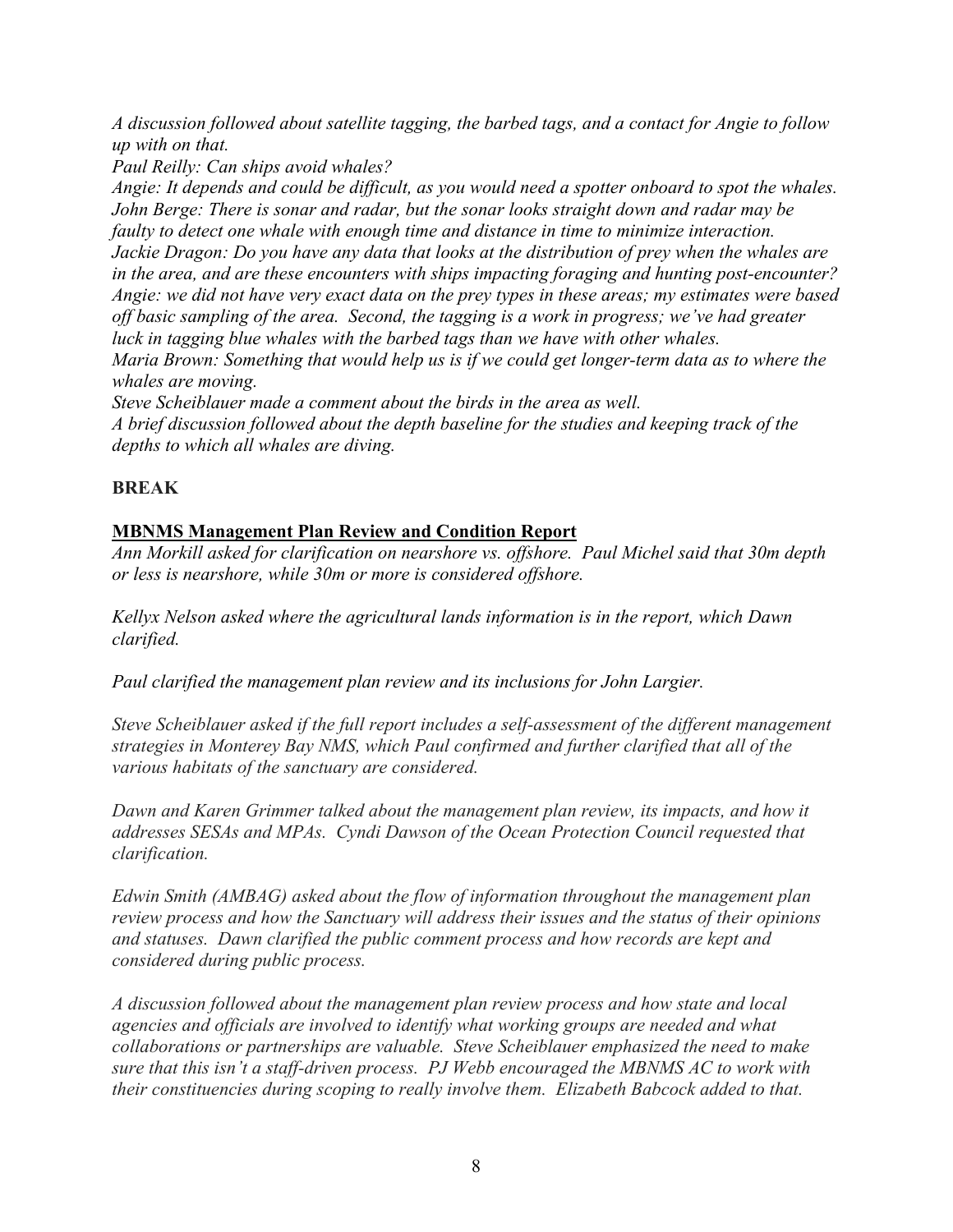*John Largier expressed concern as to the emerging issues and prioritizing them. Kellyx Nelson appreciated the attention to the priority and expressed the need for MBNMS to work closely with partners when Sanctuary resources are involved.*

*Kathy Fosmark expressed concern over the schedule of the scoping meetings as they conflict with those of the Pacific Fishery Management Council. She also questioned the definition of SESAs, which Dawn and Karen Grimmer clarified.*

# **LUNCH**

### **Advisory Councils' Roles in MBNMS Management Plan Review**

*A brief discussion included how marine debris, beach cleanups, and the measuring of plastic debris would be addressed through management plan review.*

*A brief discussion initiated by Steven Scheiblauer to clarify the terrestrial areas involved in management plan review followed. PJ Webb suggested the use of a GPS unit.*

*Brian Nelson asked about dredging and the MBNMS staff's view of using dredge material for beach nourishment. Paul Michel said there are several ways in which policy might address the issue, but that it hasn't been completely thought through and will likely emerge during the management plan review process.*

*Paul Reilly discussed wildlife disturbance and suggested that it be one of the primary topics, including acoustics, entanglements, drones, marine mammal approaching.*

*Christy Walker asked if the San Francisco-Pacifica Exclusion Area (colloquially referred to as the "donut hole") would be addressed during review, and Paul Michel stated that it could be since everything is on the table during scoping.*

*PJ Webb stated that wildlife disturbance is becoming a public health problem in the southern region of MBNMS.*

*Paul Michel requested that the MBNMS AC familiarize themselves with the 2008 Management Plan over the next six months and think about things that need change; ideas for a more userfriendly, narrowly-focused document are ideal.* 

*Steve Scheiblauer mentioned that many of the past problems within MBNMS were resolved by working groups, and asked if they will be used during management plan review. Paul Michel confirmed that working groups will be used to ensure collaborative development of key plan.*

*Tucker Hirsch mentioned the presentation shown during the June MBNMS AC meeting and said that clarifications on plans included in that presentation are needed. Dawn Hayes said that certain aspects of that plan have already been completed. She also said that the aforementioned presentation will go up on the web with the agenda.*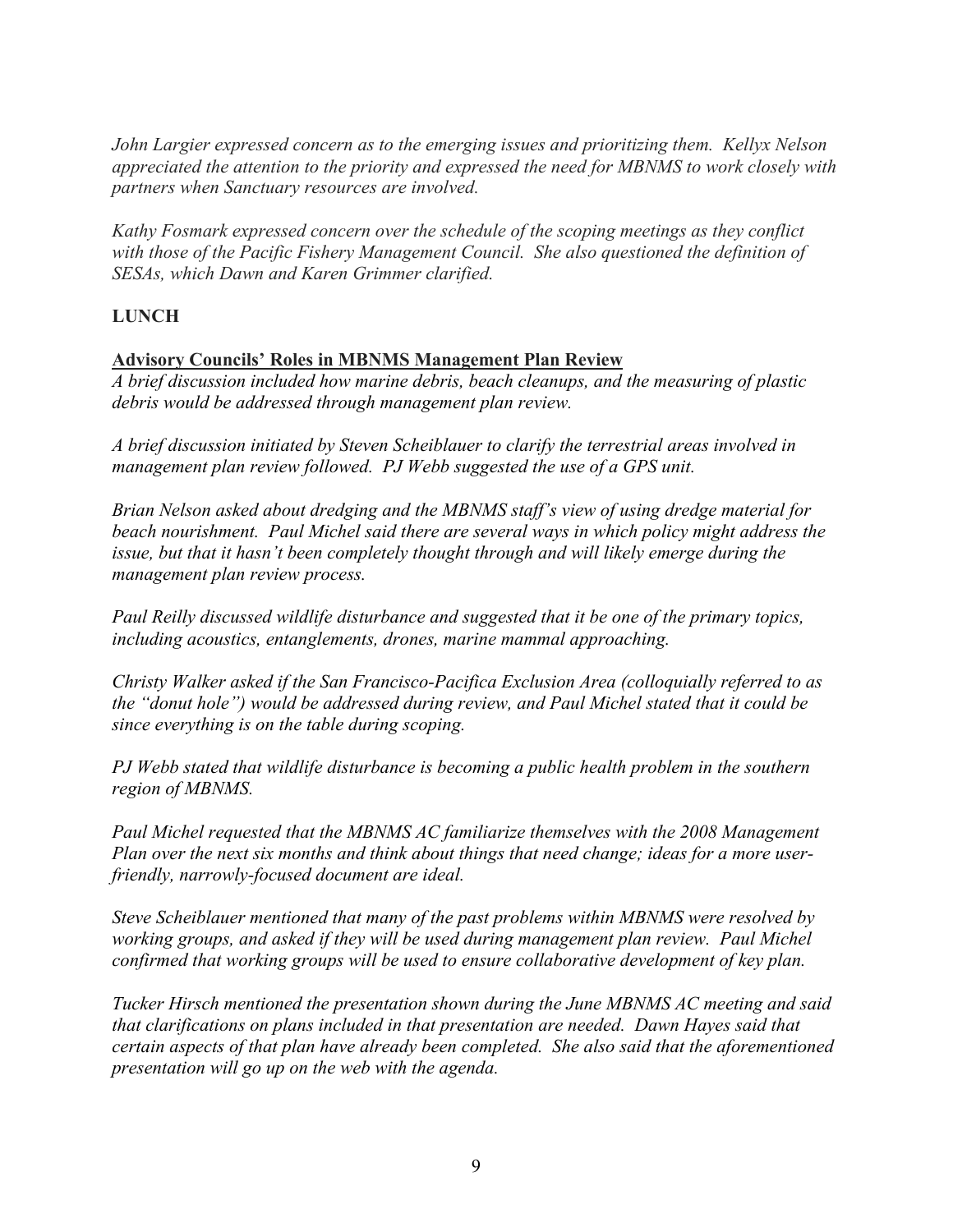*John Hunt asked if there is adequate funding for the process and plan, and if there are any useful leverage point to bring in front of legislative bodies. Paul Michel said that members will help with that, and cost estimates are needed.*

*PJ Webb expressed concern that so many programs are suffering or have ended because of a lack of funding and she doesn't want that to continue. She also said that citizen science projects get community engaged and provide important data. Dawn Hayes encouraged PJ to share these opinions at the scoping meetings.*

*A question followed about user fees and their prospect as an alternate funding source. Paul Michel said that such a use of fees could be raised during scoping. Gary Pezzi pointed out that the public doesn't know enough about the Sanctuary for user fees to be an effective funding source; a discussion about elevating volunteer programs and clarifying wildlife disturbance followed.*

# **BREAK**

## **Member Reports**

## **Greater Farallones NMS Member Reports**

### *Michael Carver, Cordell Bank National Marine Sanctuary*

Michael reported on upcoming projects in Cordell Bank, including diving, ROV and other data collection. The CBNMS office moved to Pt. Reyes National Seashore. CBNMS also successfully secured \$60,000 to deploy a station this fall that will be in the water for two years as part of a larger network of NOAA stations collecting data. He also mentioned that CBNMS is working on a project with John Largier that looks at anoxia events.

The vessel speed reduction trial is ongoing. Cordell Bank has several ROV cruises scheduled this month related to maritime heritage.

### *Anne Morkill, US Fish and Wildlife Service*

A collaborative effort between Farallon National Wildlife Refuge and GFNMS replaced two mooring buoys and their chains offshore of the Farallon Islands. The US Coast Guard and US Army Corps of Engineers also assisted in this effort aboard the USACE vessel Dillard. The effort aimed to remove some of the old moorings' chains from the seafloor proved impossible, so new plans are under consideration to address that.

## *John Berge, Maritime Activities- Commercial (Alternate)*

He mentioned that two ships anchored offshore of MBNMS as a result of labor disputes at the Port of Oakland; there's also a shortage of longshoremen so there is a back-up into the ports but the ships are drifting outside of that 100 fathoms mark.

### *Kellyx Nelson, Community-At-Large, San Francisco/San Mateo*

The Resource Conservation District in San Mateo County is going to construction in the next few weeks on 12 restoration projects. Five are salmonid restoration projects targeting steelhead and Coho salmon. The rest are Low Impact Development improvements on 7 private properties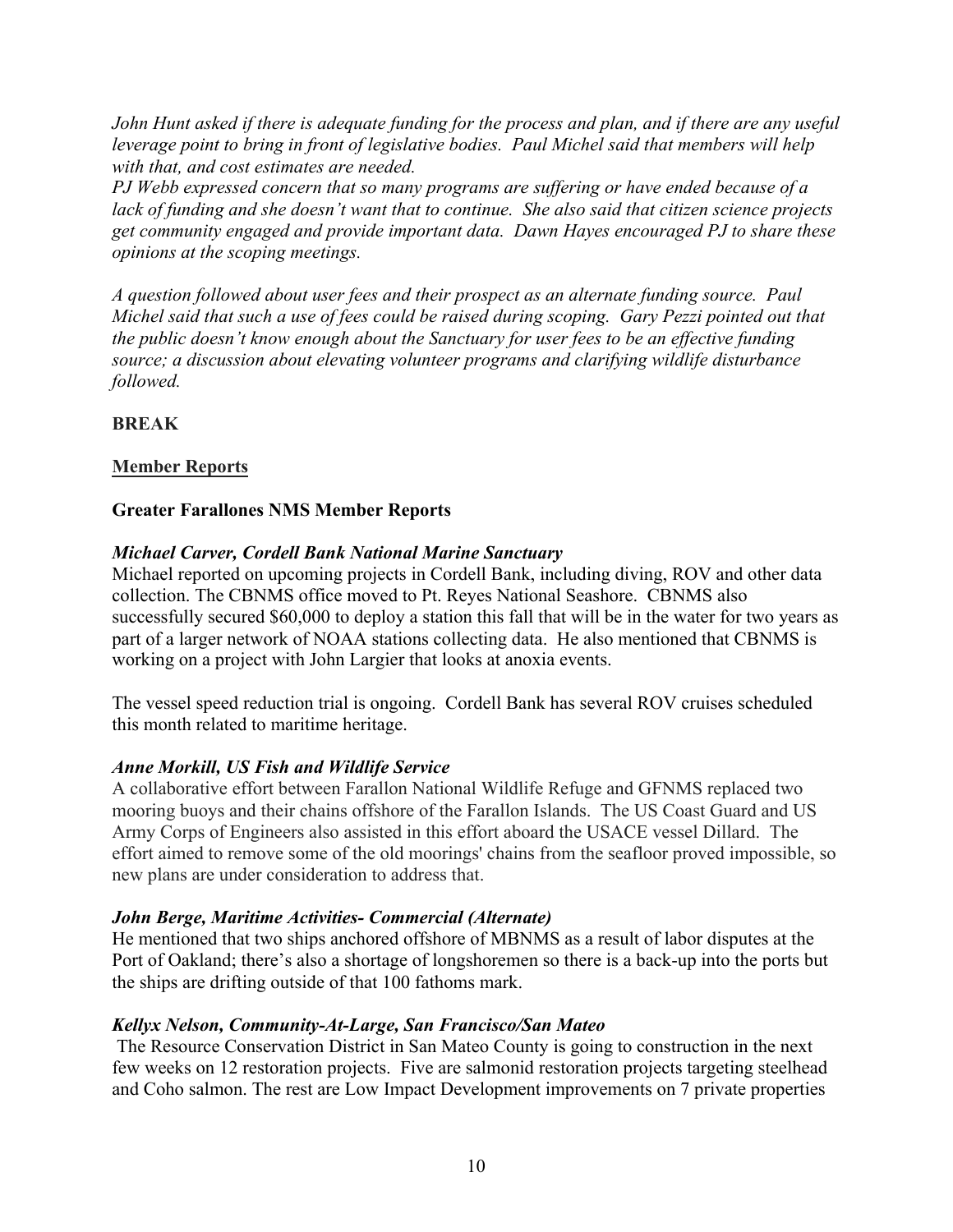to improve water quality draining into the Fitzgerald Marine Reserve. The RCD is also partnering with John Largier, CA State Parks, the Regional Water Quality Control Board, US Fish and Wildlife Service, and others to develop decision tools for management and restoration in the Pescadero marsh and lagoon that might address such things as when to breach the sand bar and water quality.

# *John Largier, Research*

John discussed the ongoing ACCESS and research cruises in the sanctuary boundaries; findings include some hypoxia events and a warming anomaly in the sanctuary. The warming anomaly started last year, cooled down in March-June when upwelling really occurred but it's kicked back in again. An El Nino is coming, but it is still unclear if precipitation will be a major factor although warming will continue which could bring hypoxia and demoic acid issues with it.

# *LT Shannon Anthony, US Coast Guard (Alternate)*

The USCG is participating in a teleconference next week to find out more about the ports and shipping issues John Berge mentioned. They are also doing work to raise awareness of the regulations and restrictions in the expansion area. They've gotten very involved with the whale entanglement issues especially in Monterey Bay. LT Anthony is attending a training related to entanglement in Oakland.

# *Jennifer Phillips, Ocean Protection Council (Alternate)*

There is a symposium next week (week of 8/24/2015) where Jenn will be presenting some ocean acidification information on Monday and Tuesday in Sacramento.

# *Barbara Emley, Maritime Activities-Commercial*

Zeke Grader is in hospice right now and if you'd like to visit or contact him let her know. The salmon season has been somewhat weak with smaller than normal fish and in unusual locations.

## *Abby Mohan, Maritime Activities-Recreational (Alternate)*

The PR on the sanctuary expansion has done a lot of good and she encountered a lot of people who are excited about it.

## *Jackie Dragon, Conservation*

The whale entanglement issue is on the radar for a lot of conservation groups. There is also an interest in taking a closer look at our whale/vessel strikes work.

## *Caleb Rosen, Youth*

Caleb introduced himself to the MBNMS AC. He reported that during the most recent youth engagement subcommittee meeting, it was decided that a youth congress or group of students was a difficult task to create to keep up with the turnover rate of the seat. They are now working on a youth-related database to help with recruitment.

#### *Christy Walker, Community-At-Large, San Francisco/San Mateo (Alternate)* None

## *Elizabeth Babcock, Education*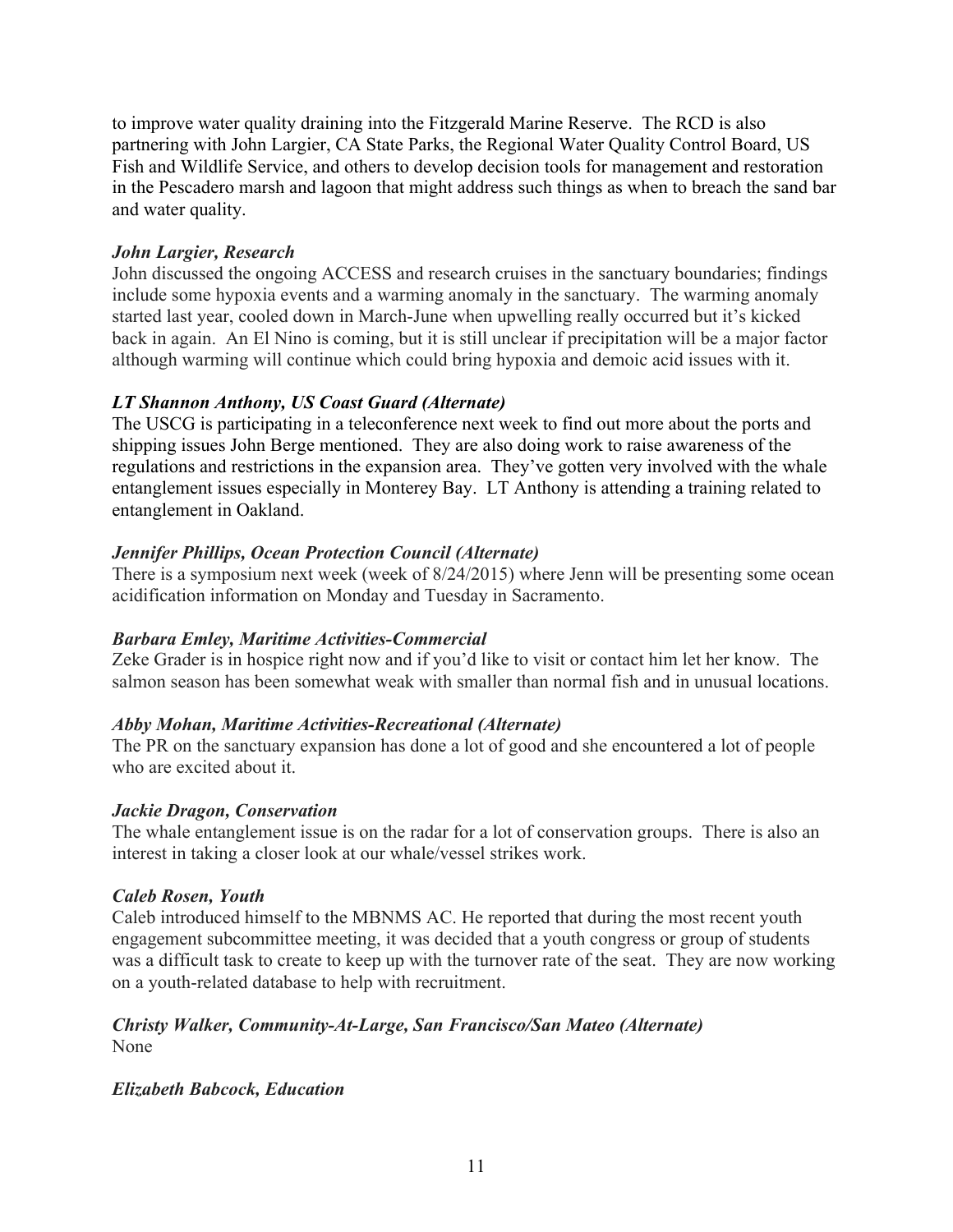Elizabeth mentioned that in September 2015 the working group will issue a set of recommendations to include environmental education in all K-12 classrooms in the state. The state's Next Generation Science Standards are out and these change how science is taught and includes science process skills and new concepts to incorporate more info and knowledge (citizen science, etc.) in learning environments. There is a regional 12-county environmental educational collaborative (called Change Scale) that offers trainings and creates a network of learning hubs to infuse enviro education into the classroom. CAAS is hiring 5-6 new curators related to biodiversity.

*Kellyx Nelson asked how new science standards work together with common core (English, language, arts math) standards. Elizabeth clarified what those standards are, the NGSS and the cross-cutting concepts that integrate these areas. She also said it depends on a lot of factors as to how teachers are being trained to implement the frameworks when Kellyx asked how the NGSS would be "sneaked into" curriculums.*

## *Dominique Richard, Community-At-Large Marin and Sonoma Counties*

Dominique stated that he had heard only positive comments from the West Marin community on the implementation of the mooring program in Tomales Bay.

On August 15, he participated with Bruce Bowser in the restoration of Kent Island; they picked up trash, pulled ice plants and watered other invasive plants with salt water. This was supposed to be a collective contribution from the SAC; unfortunately people must not have been available. **\*Please note that October 2, 2015 is the GFNMS Volunteer Day at Kent Island. Please contact Carolyn for more details.**

Dominique also announced three ongoing personal projects:

a. A paper on the pathology of scientific arguments in environmental conflicts which he presented to the International conference of the National Environmental Communication Association in Uppsala, Sweden was included in the proceedings of the conference that were recently published. The paper's title is *The Ghost of Dr. Mesmer or the Illusionary World of Fantastic Claims* and it can be found in the proceeding at https://theieca.org/conference/coce-2013-uppsala/conference-proceedings

b. He submitted an abstract for presentation at the American Geophysical Union conference this December in San Francisco. Specifically the panel to which he applied explores if and how science communication is a driver of landscape change, a question which can easily be considered in the context of ocean "landscape".

c. For the past year Dominique worked on a paper concerned with science communication ethics which he plans to submit in October for publication as a chapter in a book. His focus in that instance will be on science communication ethics as it is manifested in the context of citizen science. He plans to use the work he do with Beach Watch, the NOAA marine debris survey, the Oiled Wildlife Care Network and the Tomales Bay Watershed Council water quality program as illustrations.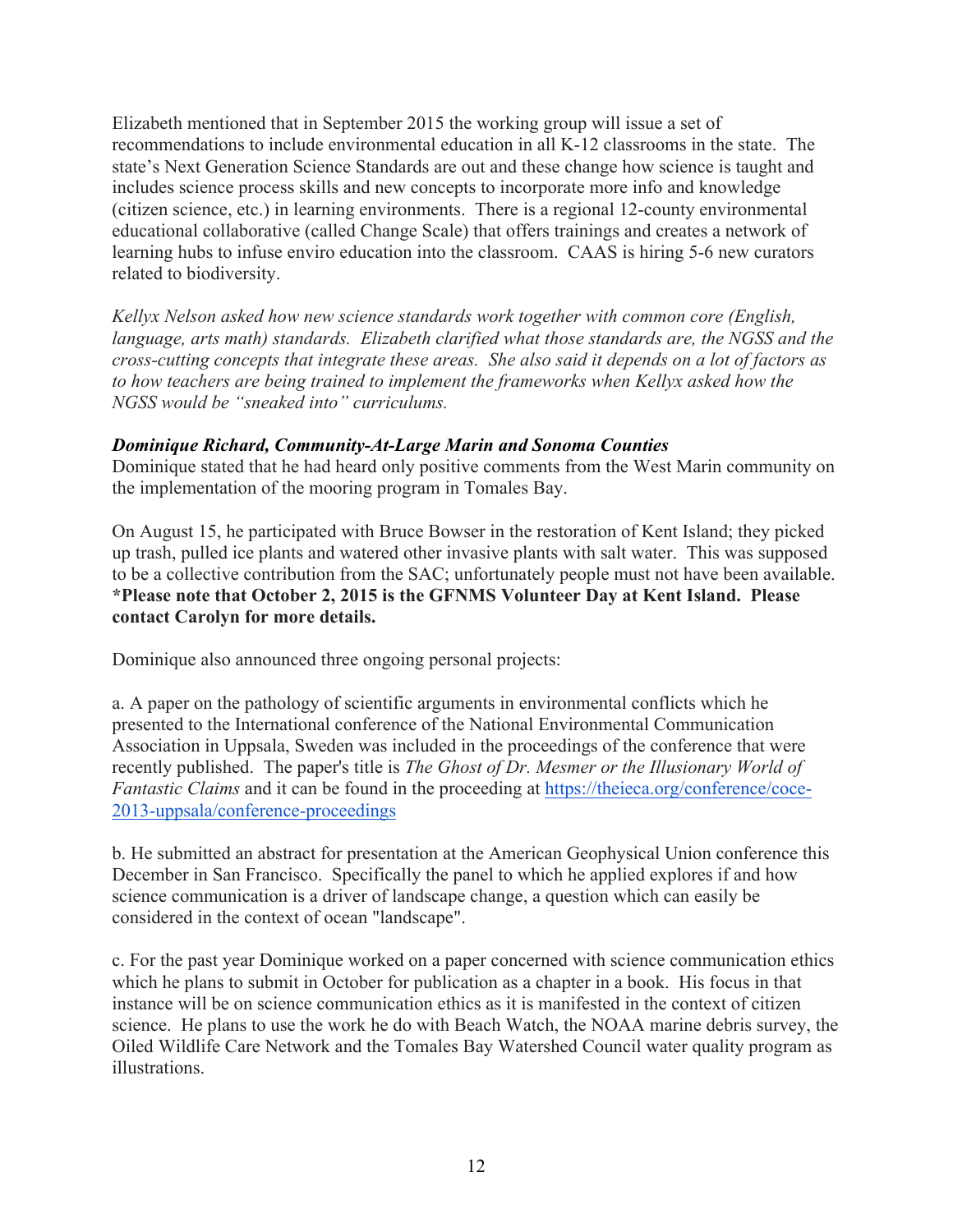### **Monterey Bay NMS Member Reports**

### *PJ Webb – At-Large, Council Chair*

Report from Gary Hoffman - Gary is participating on the Sea Shepherd Operation Jairo Sea turtle campaign. There are 3 locations for this campaign - Florida, Costa Rica and Honduras. In southeastern Florida, sea turtle poaching is thankfully not an issue, but nesting turtles and hatchlings face an equally vexing problem. Loggerhead, green and leatherback sea turtles and hatchlings are at great risk in this region because industrial light pollution from businesses and homes along Florida's Gold Coast threatens the safety of the turtles and hatchlings by directing them away from the water and toward dangerous lighted streets and properties, where they become dehydrated and die or get crushed by cars.

Gary at the beach - The shifts are from 8PM to 4 AM.....it is interesting how urban light disorients the hatchlings so they go towards the lights (inland) instead of towards the ocean.

From a turtle vet and researcher – This is an all too common problem in many developed coastal areas with ambient white/yellow light at night. Hatchlings orient toward the light rather than the horizon, which should be the brightest direction. Some nesting areas have local ordinances that mandate the use of red light outdoors.

Sea Shepherd Conservation Society will employ volunteers each night, working hand-in-hand with local volunteers from S.T.O.P. (Sea Turtle Oversight Protection) to re-orient emerging sea turtle hatchlings away from commercial light pollution along the shoreline and toward the ocean, thereby ensuring they make it safely to the sea. Sea Shepherd will be operating under a permit authorized by the Florida Fish and Wildlife Conservation Commission to train personnel to conduct rescue operations for disoriented hatchlings and document disorientation events, as well as the stranding or salvage of sick and injured sea turtles.

Lighting ordinances are in effect throughout Greater Ft. Lauderdale but compliance and enforcement are an ongoing issue.

Southern Region Report

Humpbacks, dolphins, sooty shearwaters, pelicans, pigeon guillemots and other critters have been feasting on bait balls on the central coast. It has been an amazing sight with most human visitors respecting the space around the wildlife. However, some folks just have to get too close up and personal. Here is a new link to a Sanctuary video about watching wildlife safely – "The Monterey Bay Marine Sanctuary and Disturbances"

https://www.youtube.com/watch?v=B1mBwusPtVE&feature=youtu.be

September 24 to 27 –

The annual Sunset Magazine "Savor the Central Coast" food and wine festival at Santa Margarita Ranch in San Luis Obispo County will be happening on September 24 through the  $27<sup>th</sup>$ . Last year's event had a \$4.48 million dollar economic impact in the region. http://www.savorcentralcoast.com/

October –

The annual Cambria Scarecrow Festival "A Magical Place" will take place on the streets of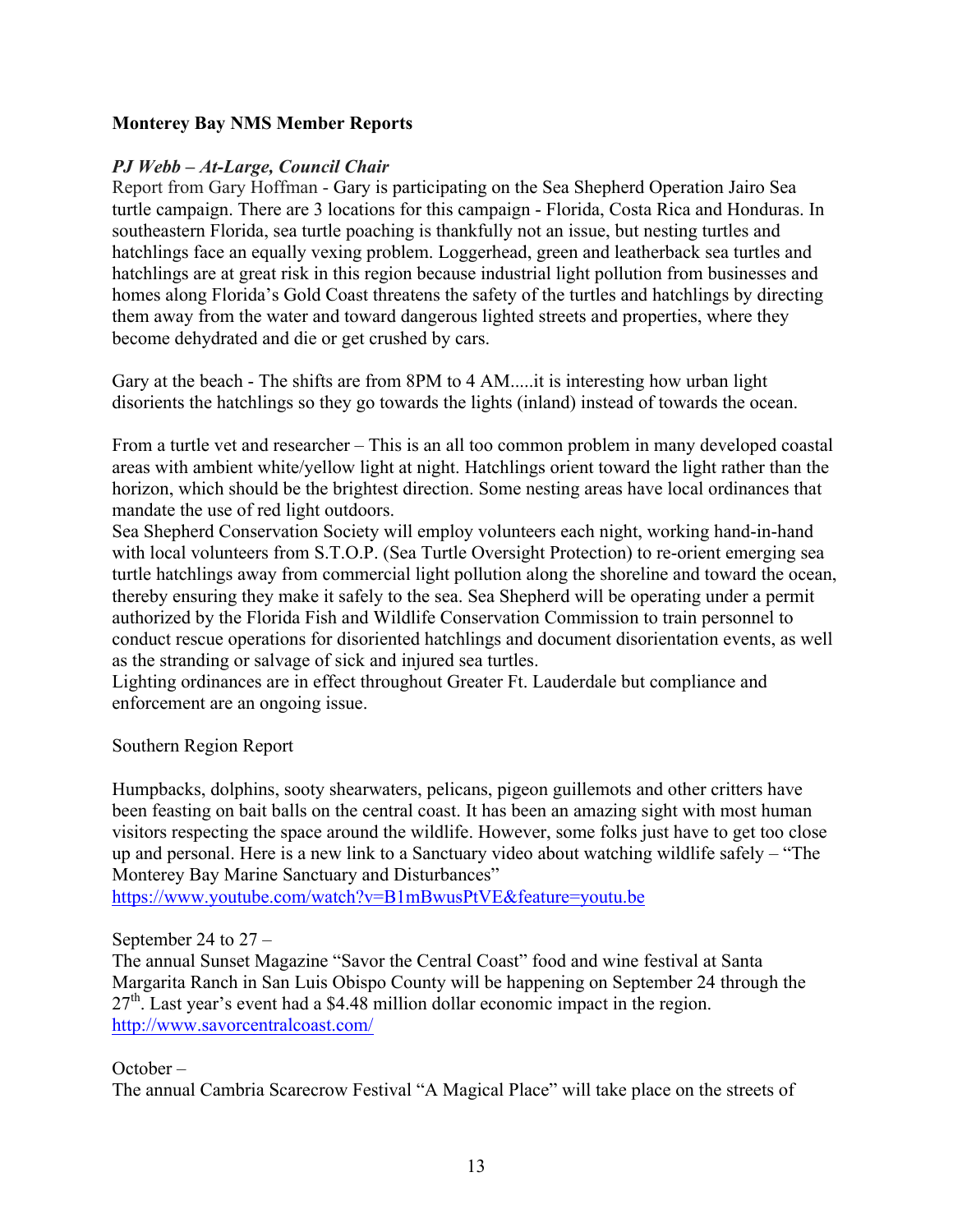Cambria this month with several special events. For a calendar of events – http://www.cambriascarecrows.com/events/

## *Steve Scheiblauer – Harbors*

The City of Monterey is pleased to accommodate the BBC film crew working on "Big Blue Live" for UK audiences. They will be filming at the Monterey Bay Aquarium and elsewhere around the City for nearly a month. It focuses on the sea life of Monterey Bay.

Steve represented California harbors (California Marina Affairs and Navigation Conference) in a meeting and panel discussion put on by the Oregon Ocean Policy Advisory Commission (OOPAC, reports to the Oregon Governor), on May 7. The topic was the pros and cons of creating an Oregon coast NMS. OOPAC's report concluded there is no need for a NMS at this time.

Unusual ocean conditions appear to have caused a whale to enter Monterey Harbor for a period of time and become trapped against the Breakwater. It was freed through a joint effort by MBNMS staff, Monterey Fire Department, Harbor Staffs and the WET team. Later, a small scale anchovy kill, estimated at no more than ten tons of fish, occurred in Monterey Marina.

### *Brian Nelson – Diving*

The Diving Newsletter continues to grow readership and the August issue is out.

Monterey Shootout photo competition was very exciting and well attended. The shootout was put on by Backscatter on Cannery Row. BBC and PBS filming has started. San Carlos Beach Park grass area will be closing shortly for 85 foot inflatable whale.

Brian will be speaking at Alacosta Divers on December  $7<sup>th</sup>$  using the MBNMS presentation developed by Deirdre for the dive shows. He will also be speaking at the Monterey Bay Sea Otters August 26<sup>th</sup> meeting using the Sanctuary Presentation and including an overview of "Bikini Atoll and Back" program. DEMA – Dive Equipment Manufacture Association trade show is November 4-7, 2015 - Orange County Convention Center, Orlando, FL

## *Kirk Schmidt – Agriculture*

Agriculture on the central coast is doing well. Lower Pajaro is using less water resulting in serious water conservation.

The annual farm bureau "Testicle Festival" fundraiser is next week.

## *Paul Reilly – CA Department of Fish and Wildlife*

The Pacific Fishery Management Council (Council) is expected to decide final language for its definition of "directed" fishing as it pertains to unmanaged forage fish at its September 11 meeting in Sacramento. This is the last step in a multi-year effort by the Council to recognize the importance of forage fish to the ecosystem and provide protection for Shared Ecosystem Component Species from the development of new directed fisheries, while continuing to allow existing activities occurring in federal waters (i.e., incidental landings in Pacific whiting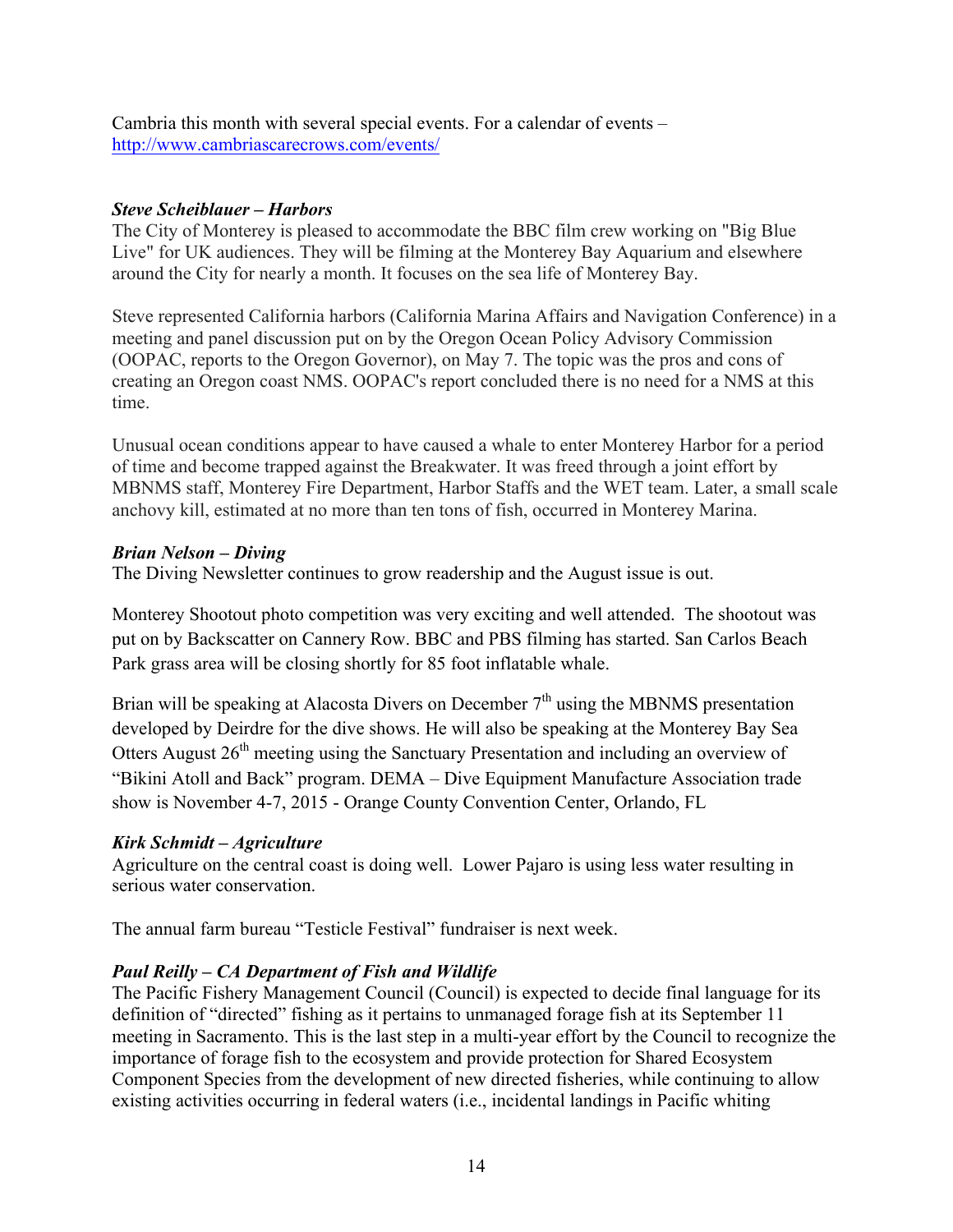fisheries, pink shrimp, and California halibut trawl fisheries). No new commercial fisheries on forage fish will be permitted. The Shared Ecosystem Component Species or groups affected by this action are: Round and Thread herring, mesopelagic fishes (Myctophids or lanternfish), Pacific sandlance, Pacific saury, Silversides, Osmerid ("true") smelts and Pelagic squids (not including Humboldt squid). Next steps: NMFS will initiate a public review period of that language and the appropriate amendments to the four fishery management plans under Council responsibility.

On August 20 the Department will participate in a public meeting in Oakland with NMFS, NGOs and fishermen. The purpose of the meeting is to have an open exchange of information and ideas related to the topic of whale entanglements off California. Discussions will aim to capitalize on the expertise and knowledge of meeting participants by sharing information and exploring shortand long-term strategies to reduce the risk of entanglements in the California Dungeness crab fishery. Representatives from the Department, NMFS, the Whale Entanglement Team and the California Lost Gear Retrieval Program will make presentations.

*Market Squid:* As of August 14 preliminary estimates indicate a total of 19,126 ST (16 %) out of the 118,000 ST market squid quota have been landed in California. The majority of landings have occurred in Monterey and Santa Barbara area ports, though landings have also been made as far north as Bodega Bay and as far south as San Pedro.

*Pacific Sardine:* While the directed Pacific sardine fishery is closed for the 2015/16 season, vessels are still allowed to land sardine incidentally. Vessels are allowed to land 40% sardine in their coastal pelagic species loads until total incidental landings reach 1,500 MT. As of last Friday (August 14) combined preliminary estimates for CA, OR and WA indicate less than 1% of the 1,500 MT incidental allowance has been landed.

Summarized squid landings info is available to the public, is updated weekly and can be found here: http://www.dfg.ca.gov/marine/cpshms/marketsquid.asp Sardine landings information can be found here: http://www.westcoast.fisheries.noaa.gov/fisheries/pelagic/pacific\_sardine\_landings.html

At the August 4 Fish and Game Commission meeting in Fortuna, April Wakeman of the Sportfishing Conservancy asked the Commission if it is possible to have digital fishing licenses like the Southwest Airlines Boarding Pass. This would allow a license to be displayed on an iPhone, Android, or other electronic device. Since the Department is moving toward electronic applications for fishing documents, Paul imagines this is something that will be considered in the future. At present electronic logbooks for CPFVs are in the developmental phase which has been well received by the industry; as of July 1, 76 CPFVs are participating.

At the same Commission meeting, the two new Commissioners, Eric Sklar and Anthony Williams, were appointed to the Marine Resources Committee, replacing Michael Sutton and Richard Rogers.

*A discussion followed Paul's report to determine if public comment is part of the agenda at the OPC California Whale Entanglement (OPC, USFWS, and NOAA) discussion at 1515 Clay Street in Oakland. Cyndi clarified that for the SACs that this isn't a regular council meeting. An*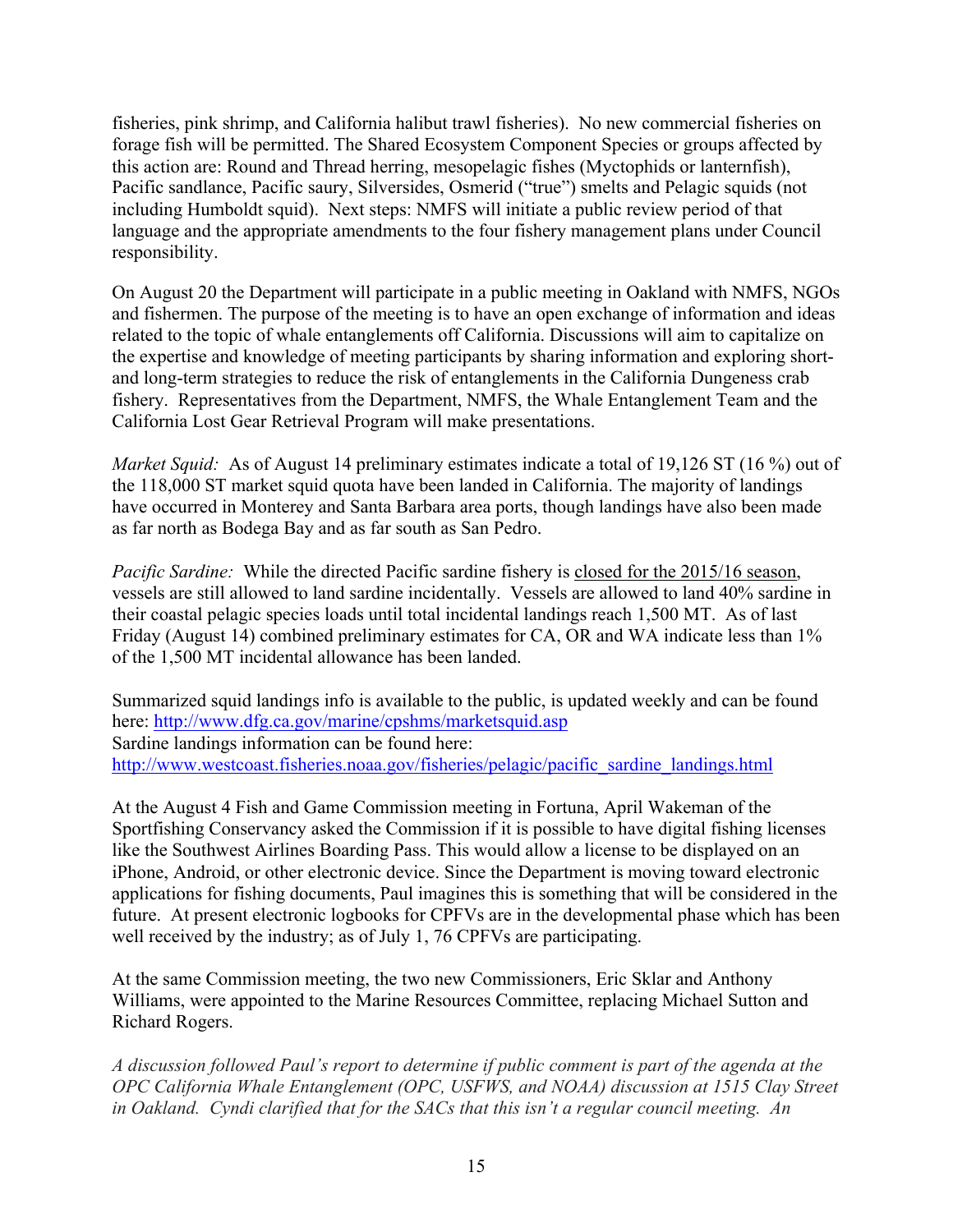# *John Hunt – Research*

Beach COMBERS - funding RAP members represent constituents with numerous projects deserving funding support, and the RAP has not committed to advocating at the SAC for funding of any specific programs or projects. MBNMS Research Coordinator Andrew DeVogelaere has indicated Beach COMBERS will be funded next year by the Marine Biodiversity Observation Network, a cooperative program administered by NASA, NOAA and BOEM exploring ways the sanctuaries might serve as sentinel sites.

Ecosystem perspectives for conservation at the Monterey Bay Aquarium - At the July RAP meeting, a conservation science research update was given from Brendan Kelly of the Monterey Bay Aquarium. The discussion included prospects for an ecosystem-based focus to compliment current MBA wildlife conservation priorities covering sea otters, sharks and blue fin tuna. There may be opportunities to coordinate with the MBNMS on Sanctuary Ecologically Significant Areas, including cooperative reporting on conservation issues, providing information to decision makers and the media and giving presentations at the Sanctuary Currents Symposium.

Coordination with CeNCOOS - The RAP also received a July presentation from David Anderson, Director of the Central and Northern California Ocean Observing System (CeNCOOS). Dr. Anderson emphasized the current CeNCOOS focus on producing cost effective data that can be gathered and assessed quickly in response to management information needs. CeNCOOS has long been a sanctuary partner and is interested in exploring ways to address sanctuary management questions.

Trawl Study - In the coming year RAP Chair James Lindholm and partners will conduct a Collaborative Fisheries Research study on trawl impacts in northern Monterey Bay. Fieldwork starts this week. The study will focus on impacts and recovery associated with the deployment of different types of trawl gear in soft-bottom habitats.

# *Tucker Hirsch – Education*

As the new SEP chair, she is trying to get a feel of what the needs are for the SEP. Amity Sandage and Tucker spoke recently about how to reinvigorate the SEP and move forward. Their plan is to get input from the Sanctuary education folks to see what they need, what has worked well in the past, what they would like to see the SEP do, etc. She had a phone call with Liz Love last week and to receive her input. Tucker hopes to schedule time to speak with Lisa Uttal, Dawn Hayes and Paul Michel one-on-one in the coming weeks to hear from them. After that, she would like to reach out to the existing SEP list and get input from individuals who have attended meetings in the past. It is still to be determined how she will contact these individuals; a survey, email, or an enticing meeting has been discussed.

The SEP should support the educational efforts of the SAC and the Visitor Centers. It should not be just another meeting to squeeze into people's calendars and it should not simply duplicate the efforts of the MBEE meetings. Tucker hops to work towards determining the SEPs best role in the next few weeks.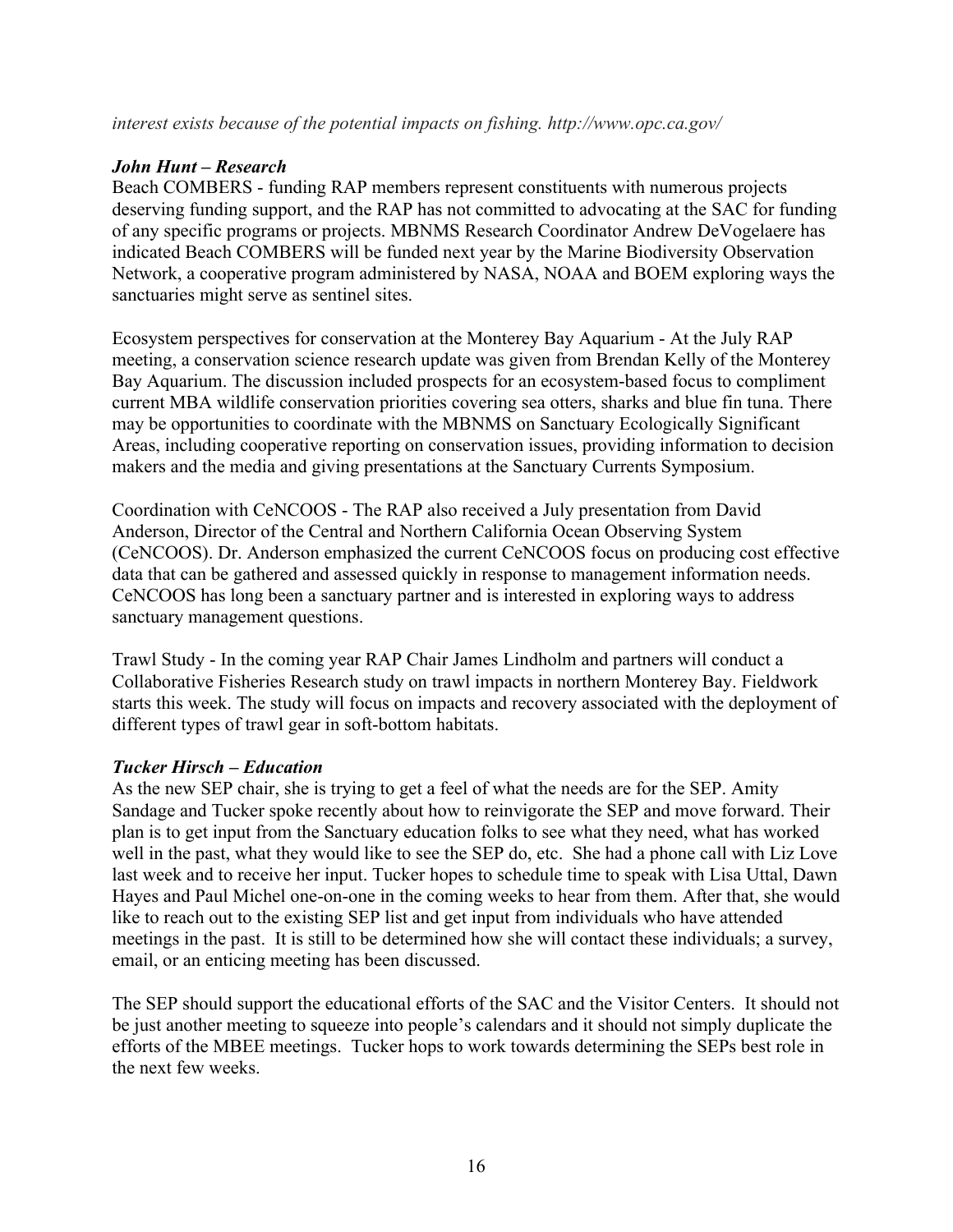### *Maria de la Paz Carpio-Obeso – CA EPA*

California Trash Amendments **-** On April 7, 2014, the State Water Board adopted an amendment to the Ocean Plan and Part 1, Trash Provisions, of the Water Quality Control Plan for Inland Surface Waters, Enclosed Bays, and Estuaries of California. The provisions in the Trash Amendments include the following six elements: (1) narrative water quality objective, (2) applicability, (3) prohibition of discharge (4) implementation provisions, (5) time schedule, and (6) monitoring and reporting requirements*.* The project objective for the Trash Amendments is to provide statewide consistency for the Water Boards' regulatory approach to protect aquatic life and public health beneficial uses, and reduce environmental issues associated with trash in state waters, while focusing limited resources on high trash generating areas. Currently, staff is in the process of gathering information for the Office of Administrative Law (OAL) package.

California Ocean Plan Amendment to address Desalination Facilities and Brine Disposal - On May 6, 2015, State Water Boards adopted an amendment to the Ocean Plan to address desalination and brine discharges. The amendment includes the following elements: (1) provisions to minimize adverse impacts to aquatic life associated with the intakes and brine discharges from desalination facilities, (2) a narrative receiving water limitation for salinity to ensure the brine discharges from the facilities will not impact marine life, (3) implementation provisions, and (4) monitoring. Staff is currently preparing the administrative record for OAL approval.

Water Quality Control Policy on the use of Coastal and Estuarine Waters for Power Plant Cooling (Once Through Cooling Policy) - The OTC Policy establishes technology-based standards to implement the federal Clean Water Act Section 316(b) requirement that the location, design, construction, and capacity of cooling water intake structures reflect best technology available for minimizing adverse environmental impact, and to otherwise reduce the harmful effects on marine and estuarine life that are associated with cooling water intake structures. The Policy requires owners or operators of existing power plants to implement measures to mitigate the interim impingement and entrainment impacts resulting from their cooling water structures. On August 18, 2015, the State Water Board agreed to delegate authority to the Executive Director of the State Water Board to approve, on a case-by-case basis, the measures that owners or operators of existing power plants utilizing cooling water intake structures shall undertake to comply with requirements of Policy regarding the interim mitigation.

### *Steve Lindley – NMFS*

Construction – some major activity on the UC Santa Cruz coastal campus (on which NMFS is co-located) of the new coastal biology building – bringing the coastal ecology program to the coast. A new major is being created – Master's Degree in Coastal Policy.

NOAA Fisheries is working several agencies on the removal of the San Clemente Dam in Carmel. Removal is almost complete and will greatly benefit the steelhead – which is their concern.

## *Jim Mosier – Commercial Fishing (Alternate)*

There is not much to report in Santa Cruz – the warm weather has affected the fishing. Salmon is sporadic. Many fishermen migrated to Oregon because salmon even as far north as Fort Bragg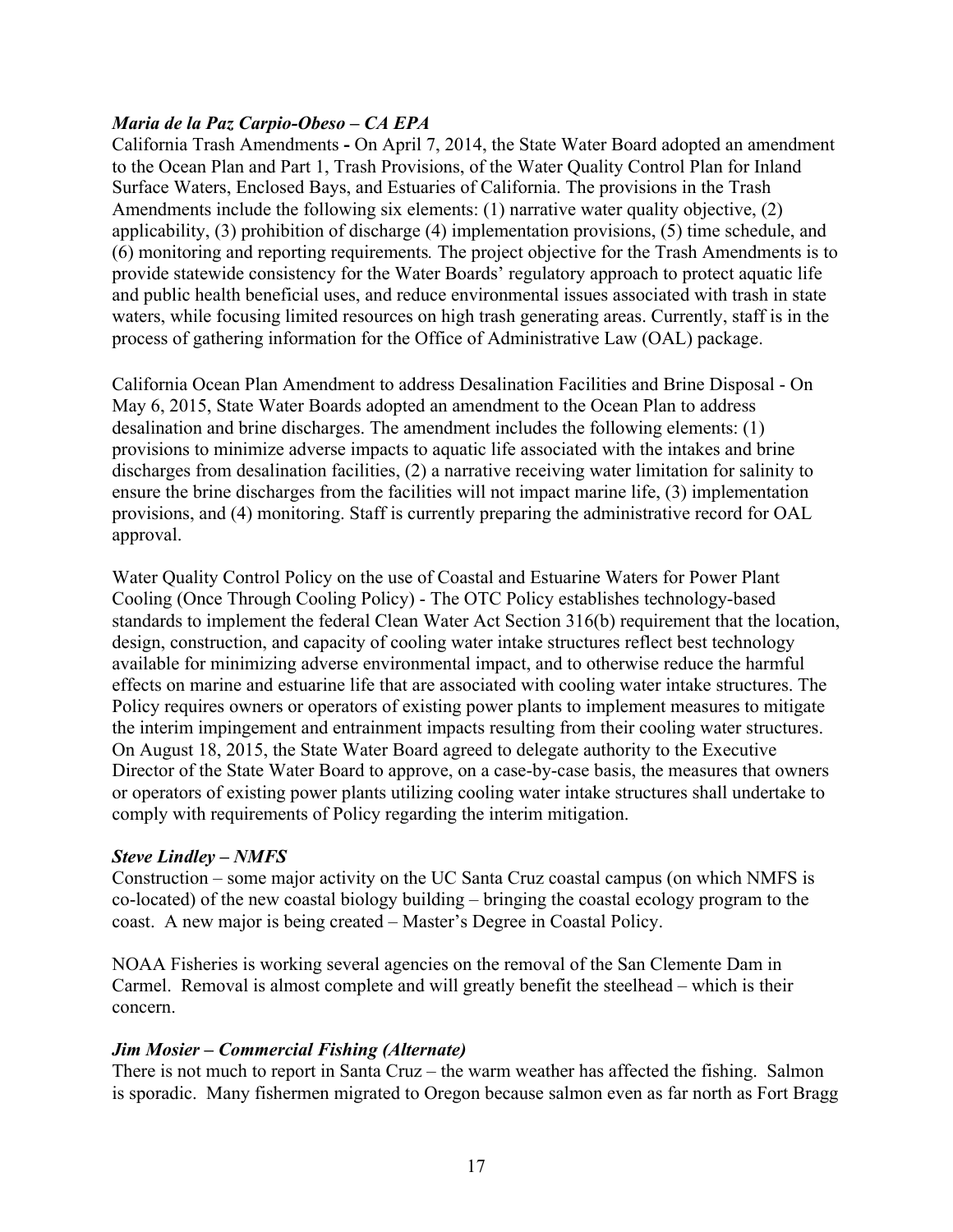is pretty sparse. Crab fishing is migrating south while the salmon seem to be going north. El Nino will also affect fishing this upcoming season.

### *Tami Grove – California Coastal Commission*

The Commission unanimously approved the Local Coastal Program Plan.

### *James Panetta – At Large*

James was happy to say he hasn't had any issues related to MBNMS. Met Zeke Grader at the hospice and he's doing as best he can. At Carmel Beach – saw 7 whales and no fires (per new ordinances).

### *Kathy Fosmark – Commercial Fishing*

There will be an OPC discussion in Oakland. She received calls from fishermen about the wilderness areas (no fishing zones) in the Farallones, which happened without scoping. There is concern about the new tunnels proposed by the governor and how they will affect already impacted water bodies and salmon populations. This will be voted on soon. Tim Sloane, Pac Fed Fishermen is replacing Zeke.

### *Bart Selby – Recreation (Alternate)*

Great summer for recreation; whale boats are full and kayak shops are booked. There are issues with human interaction but basically a great year on the water.

### *Cyndi Dawson – CA Natural Resources Agency*

OPC has been working on interpretive signage from Del Norte to San Diego Counties to install 119 interpretive signs for most of the new MPAs (installation should be completed by Oct 31, 2015). She talked to local planners (during the permit process).

Nov 5-8 WSN meeting will be held in Sacramento. This meeting will be interesting to management agencies because of the themes. More information is available at WSN-online.org

Sept 22 OPC meeting will include the MPA State wide leadership team presenting the state's MPA management plan. There will be a workshop prior to the OPC meeting focused on El Nino.

### *Letise LaFeir – Conservation (Alternate)*

 $CWG$  – due to schedules, last meeting was rescheduled for Aug  $28<sup>th</sup>$ . They will be working on everything from climate to fisheries.

### *Gary Pezzi – Recreation*

No report but he mentioned that he is still working on obtaining updates from Cartel Management.

### *Dana Matthews – NOAA Office of Law Enforcement*

Dana enjoys being able to interact with the SACs. Reported about staffing issues – seeking 5 officers for CA – none have arrived just yet, but one is imminent and recruitment continues. Bob Yerena has retired; this vacancy will be recruited in the future. Working with Fish and Wildlife through the JEA to get proper response to sanctuary issues and very appreciative of the state and